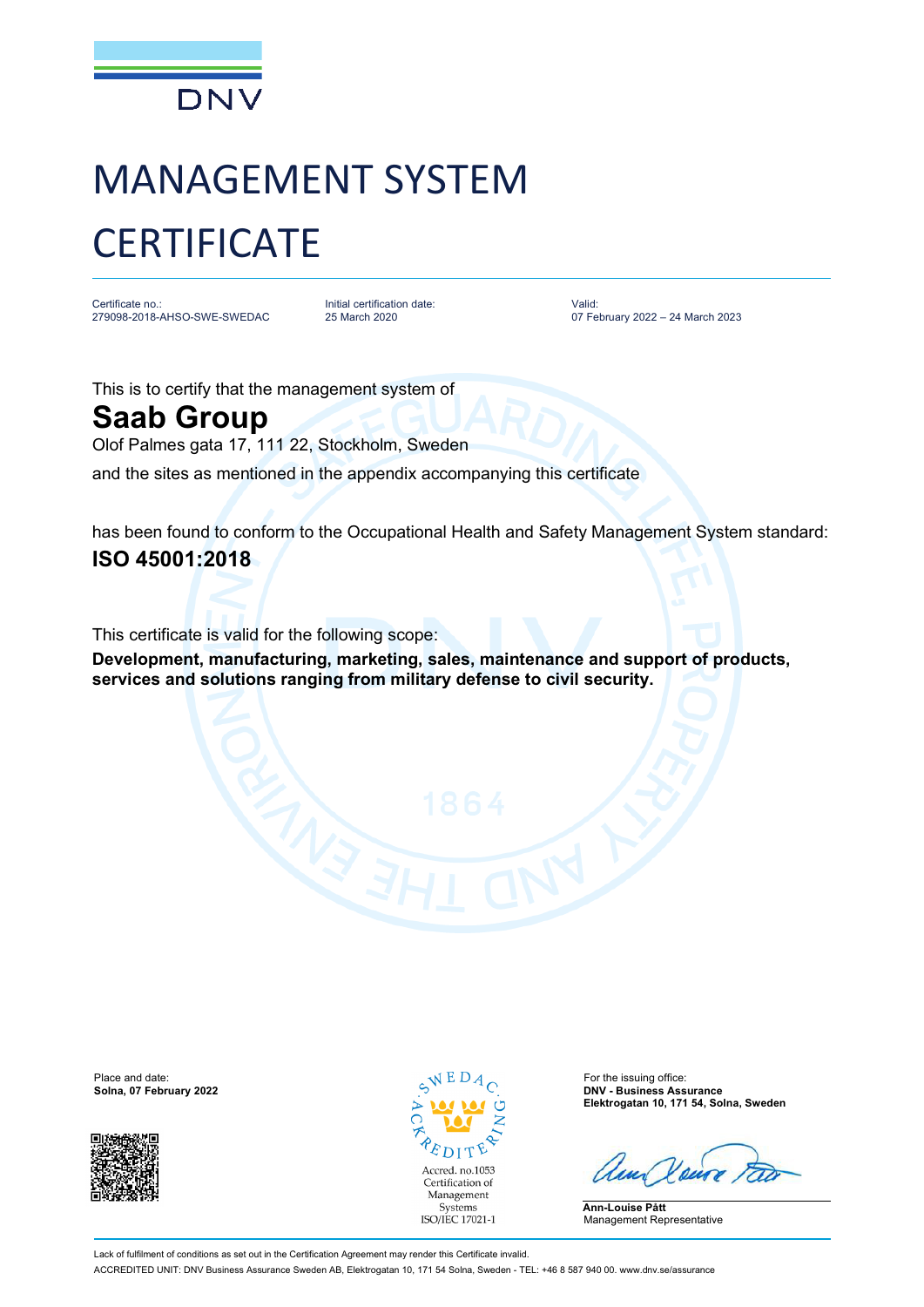

## **Appendix to Certificate**

## **Saab Group**

Locations included in the certification are as follows:

| <b>Site Name</b>           | <b>Site Address</b>                                | <b>Site Scope</b>                                                                                                                                                                                                                                                                                                                                                    |
|----------------------------|----------------------------------------------------|----------------------------------------------------------------------------------------------------------------------------------------------------------------------------------------------------------------------------------------------------------------------------------------------------------------------------------------------------------------------|
| Aeronautics within Saab AB | Bröderna Ugglas Gata, 581 88, Linköping,<br>Sweden | Feasability studies, design, verification,<br>validation, modification and manufacture of<br>complete aircraft systems and related<br>subsystems. Feasability studies, design,<br>verification and validation of aircraft<br>services and maintenance. Parts<br>manufacture for military and commercial<br>aircraft.                                                 |
| Aeronautics within Saab AB | Bröderna Ugglas Gata, 581 88, Linköping,<br>Sweden | Provision of technical and operational<br>services; support, maintenance and<br>provision of customized system solutions<br>within the aviation technology for military<br>defense, aviation industry, airlines,<br>defense materials industry as well as other<br>selected sectors.                                                                                 |
| Aeronautics within Saab AB | Bröderna Ugglas Gata, 581 88, Linköping,<br>Sweden | Sales, development, manufacture and in-<br>service support of aerostructures.                                                                                                                                                                                                                                                                                        |
| Aeronautics within Saab AB | Drottningvägen 2, 260 70, Ljungbyhed,<br>Sweden    | Provision of technical and operational<br>services; support, maintenance and<br>provision of customized system solutions<br>within the aviation technology for military<br>defense, aviation industry, airlines,<br>defense materials industry as well as other<br>selected sectors.                                                                                 |
| Aeronautics within Saab AB | Kungsörsvägen 60, 732 47, Arboga,<br>Sweden        | Provision of technical and operational<br>services; support, maintenance and<br>provision of customized system solutions<br>within the technologies of aviation,<br>vehicles and electronic equipment for the<br>military defense, aviation industry, airlines,<br>defense materials industry as well as other<br>selected sectors.                                  |
| Aeronautics within Saab AB | Kungsörsvägen 60, 732 47, Arboga,<br>Sweden        | Provision of technical and operational<br>services; support, maintenance and<br>provision of customized system solutions<br>within the aviation technology for military<br>defense, aviation industry, airlines,<br>defense materials industry as well as other<br>selected sectors.<br>Sorting and dismantling of waste from IT<br>and Telecommunication equipment. |
| Aeronautics within Saab AB | Nettovägen 6, 175 41, Järfälla, Sweden             | Marketing, development, design,<br>manufacturing, support and service of<br>electronic and electro-mechanical aircraft<br>systems including flight safety critical<br>products, precision mechanical<br>components and products and services for<br>non-aircraft use.                                                                                                |

Lack of fulfilment of conditions as set out in the Certification Agreement may render this Certificate invalid.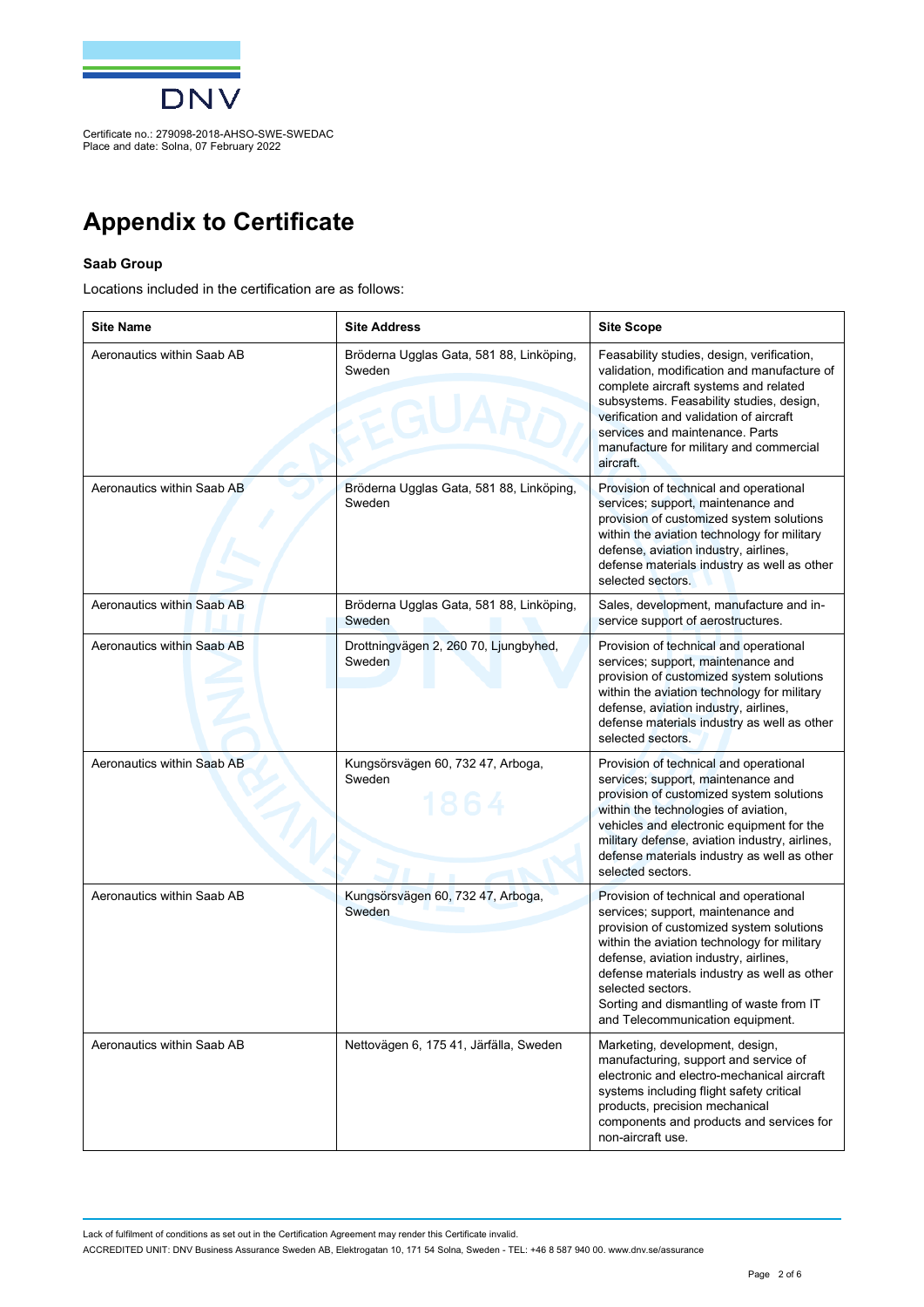

| <b>Site Name</b>           | <b>Site Address</b>                                                | <b>Site Scope</b>                                                                                                                                                                                                                                                                    |
|----------------------------|--------------------------------------------------------------------|--------------------------------------------------------------------------------------------------------------------------------------------------------------------------------------------------------------------------------------------------------------------------------------|
| Aeronautics within Saab AB | Nettovägen 6, 175 88, Järfälla, Sweden                             | Provision of technical and operational<br>services; support, maintenance and<br>provision of customized system solutions<br>within the aviation technology for military<br>defense, aviation industry, airlines,<br>defense materials industry as well as other<br>selected sectors. |
| Aeronautics within Saab AB | Nobymalmsvägen 1, 586 63, Linköping<br>Malmslätt, Sweden           | Provision of technical and operational<br>services; support, maintenance and<br>provision of customized system solutions<br>within the aviation technology for military<br>defense, aviation industry, airlines,<br>defense materials industry as well as other<br>selected sectors. |
| Aeronautics within Saab AB | Skavsta Airport, Rotevägen 14, 611 27,<br>Nyköping, Sweden         | Provision of technical and operational<br>services; support, maintenance and<br>provision of customized system solutions<br>within the aviation technology for military<br>defense, aviation industry, airlines,<br>defense materials industry as well as other<br>selected sectors. |
| Aeronautics within Saab AB | Storlienvägen 56, 831 52, Östersund,<br>Sweden                     | Provision of technical and operational<br>services; support, maintenance and<br>provision of customized system solutions<br>within the aviation technology for military<br>defense, aviation industry, airlines,<br>defense materials industry as well as other<br>selected sectors. |
| Corporate within Saab AB   | Bröderna Ugglas gata, 581 88, Linköping,<br>Sweden                 | Management and support (including<br>provision of guidelines) in the area of<br>business development, communications,<br>facilities, finance, human resources, IT,<br>legal, marketing and sales, procurement,<br>quality, environment, security and strategy<br>for the Saab Group. |
| Corporate within Saab AB   | Nettovägen 6, 175 88, Järfälla, Sweden                             | Management and support (including<br>provision of guidelines) in the area of<br>business development, communications,<br>facilities, finance, human resources, IT,<br>legal, marketing and sales, procurement,<br>quality, environment, security and strategy<br>for the Saab Group. |
| Corporate within Saab AB   | Olof Palmes gata 17, 111 22, Stockholm,<br>Sweden                  | Management and support (including<br>provision of guidelines) in the area of<br>business development, communications,<br>facilities, finance, human resources, IT,<br>legal, marketing and sales, procurement,<br>quality, environment, security and strategy<br>for the Saab Group. |
| Corporate within Saab AB   | Solhusgatan 10, Kallebäcks Teknikpark,<br>412 89, Göteborg, Sweden | Management and support (including<br>provision of guidelines) in the area of<br>business development, communications,<br>facilities, finance, human resources, IT,<br>legal, marketing and sales, procurement,<br>quality, environment, security and strategy<br>for the Saab Group. |

Lack of fulfilment of conditions as set out in the Certification Agreement may render this Certificate invalid.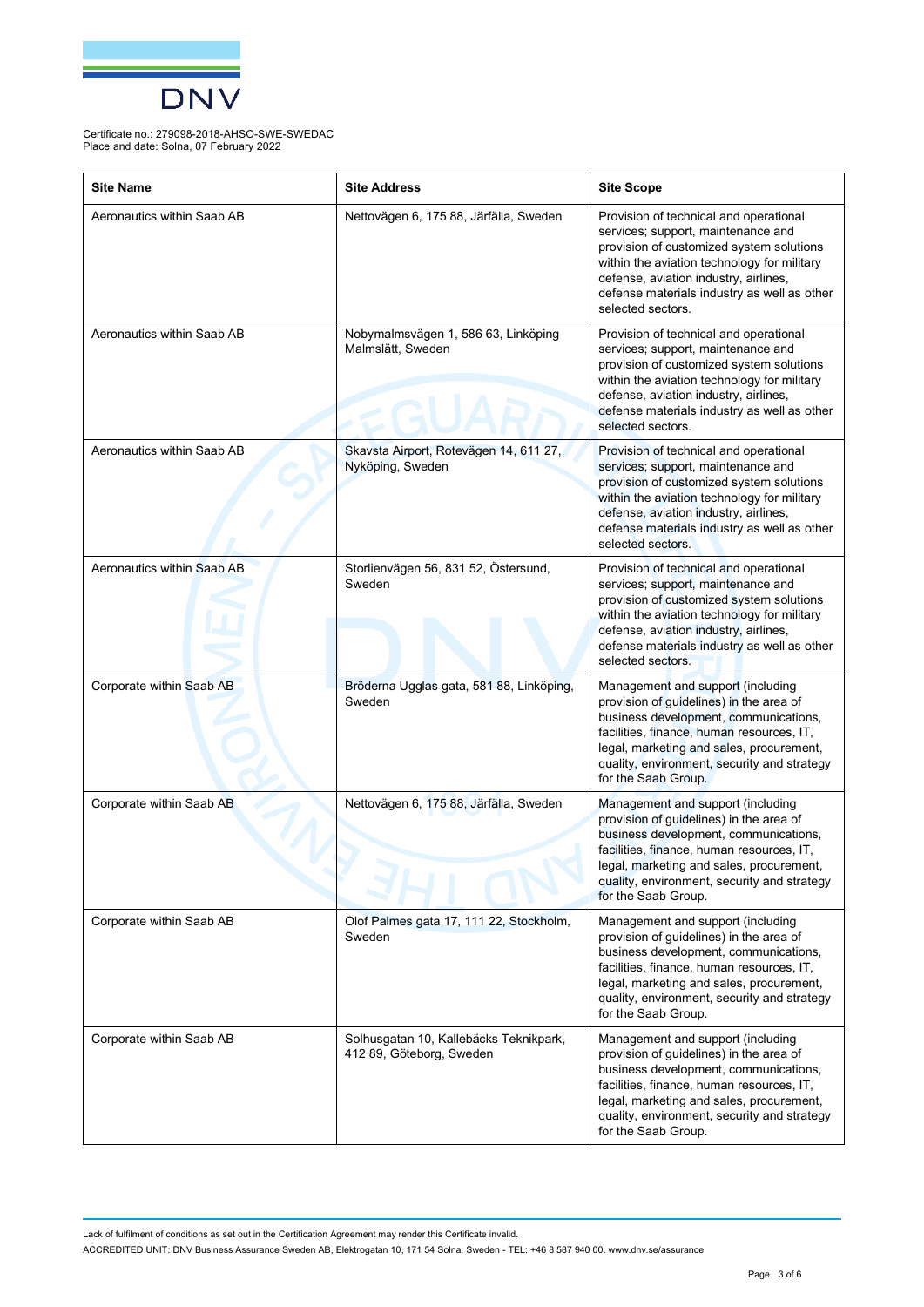

| <b>Site Name</b>             | <b>Site Address</b>                                       | <b>Site Scope</b>                                                                                                                                                                                                                                                                         |
|------------------------------|-----------------------------------------------------------|-------------------------------------------------------------------------------------------------------------------------------------------------------------------------------------------------------------------------------------------------------------------------------------------|
| Saab Barracuda AB            | Hammarsvägen 1, 594 32, Gamleby,<br>Sweden                | Marketing, development, design,<br>production, support and service for<br>survivability by using camouflage and<br>deception technologies.                                                                                                                                                |
| Saab Danmark A/S             | Coriolisvej 1, 6400 Sønderborg, Denmark                   | Sales, development, production,<br>installation and servicing of information<br>and communication solutions.                                                                                                                                                                              |
| Saab Danmark A/S             | Porten 6, 6400 Sønderborg, Denmark                        | Sales, development, production,<br>installation and servicing of information<br>and communication solutions.                                                                                                                                                                              |
| Saab Dynamics AB             | Agneshögsgatan 273, 581 88, Motala,<br>Sweden             | Marketing, development, design,<br>production, support and service for guided<br>weapon systems, anti-armour systems,<br>small arms and underwater systems.                                                                                                                               |
| Saab Dynamics AB             | Boforsvägen 1, 691 80, Karlskoga,<br>Sweden               | Marketing, development, design,<br>production, support and service for guided<br>weapon systems, anti-armour systems,<br>small arms and underwater systems.                                                                                                                               |
| Saab Dynamics AB             | Gelbgjutaregatan 2, 581 88, Linköping,<br>Sweden          | Marketing, development, design,<br>production, support and service for guided<br>weapon systems, anti-armour systems,<br>small arms and underwater systems.                                                                                                                               |
| Saab Dynamics AB             | Nobymalmsvägen 1, 586 63, Linköping,<br>Sweden            | Marketing, development, design,<br>production, support and service for<br>advanced products of composite materials.                                                                                                                                                                       |
| Saab Dynamics within Saab AB | Boforsvägen 1, 691 80, Karlskoga,<br>Sweden               | Marketing, development, design,<br>production, support and service for guided<br>weapon systems, anti-armour systems,<br>small arms, underwater systems, training<br>solutions and survivability solutions by<br>using camouflage and deception<br>technologies.                          |
| Saab Dynamics within Saab AB | Ljungadalsgatan 2, 351 80, Växjö, Sweden                  | Provision of technical and operational<br>services; support, maintenance and<br>provision of customized system solutions<br>within the technologies of vehicles and<br>electronic equipment for the military<br>defense, defense materials industry as<br>well as other selected sectors. |
| Saab Dynamics within Saab AB | Storlienvägen 56, 831 52, Östersund,<br>Sweden            | Provision of technical and operational<br>services; support, maintenance and<br>provision of customized system solutions<br>within the technologies of vehicles and<br>electronic equipment for the military<br>defense, defense materials industry as<br>well as other selected sectors. |
| Saab Group                   | Olof Palmes gata 17, 111 22, Stockholm,<br>Sweden         | Development, manufacturing, marketing,<br>sales, maintenance and support of<br>products, services and solutions ranging<br>from military defense to civil security.                                                                                                                       |
| Saab, Inc.                   | 5717 Enterprise Parkway, East Syracuse,<br>NY, 13057, USA | Design, Manufacture, Deployment and<br>Servicing of Hardware and Software for<br>Sensor and Information Systems.                                                                                                                                                                          |

Lack of fulfilment of conditions as set out in the Certification Agreement may render this Certificate invalid.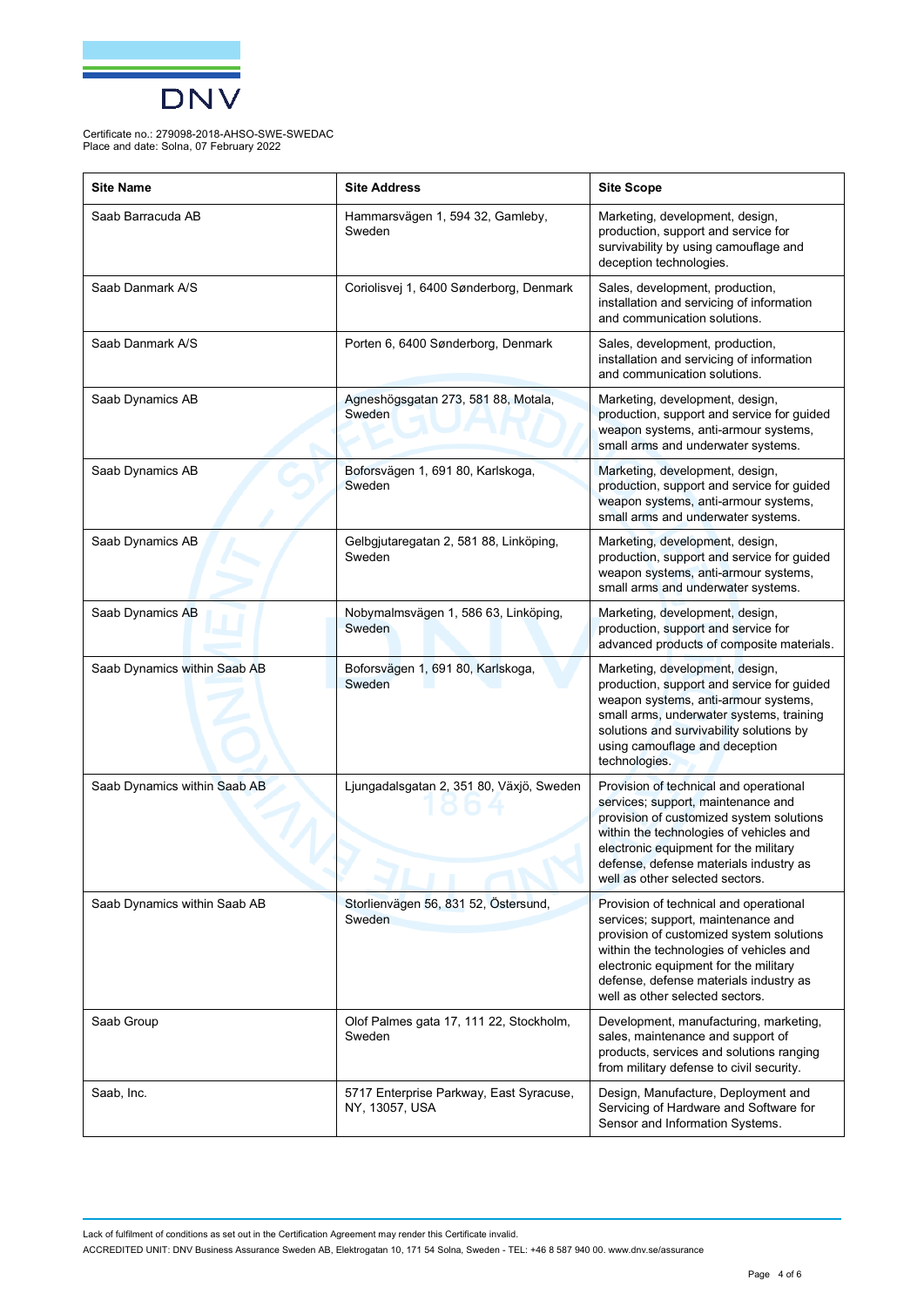

| <b>Site Name</b>                 | <b>Site Address</b>                                                | <b>Site Scope</b>                                                                                                                                                                                                                                                                                                                      |
|----------------------------------|--------------------------------------------------------------------|----------------------------------------------------------------------------------------------------------------------------------------------------------------------------------------------------------------------------------------------------------------------------------------------------------------------------------------|
| Saab Sensor Systems Germany GmbH | Marienbergstraße 96, 90411 Nürnberg,<br>Germany                    | Development, integration, marketing,<br>sales, maintenance and support of<br>products, services and solutions ranging<br>from military defense to civil security.                                                                                                                                                                      |
| Saab Tactical Electronics AB     | Nobymalmsvägen 1, 586 63, Linköping<br>Malmslätt, Sweden           | Provision of technical and operational<br>services; support, maintenance and<br>provision of customized system solutions<br>within the technologies of vehicles and<br>electronic equipment for the military<br>defense, defense materials industry as<br>well as other selected sectors.                                              |
| Saab Underwater System AB        | Agneshögsgatan 273, 581 88, Motala,<br>Sweden                      | Marketing, development, design,<br>production, support and service for<br>underwater systems.                                                                                                                                                                                                                                          |
| Saab Underwater System AB        | Gelbgjutaregatan 2, 581 88, Linköping,<br>Sweden                   | Marketing, development, design,<br>production, support and service for<br>underwater systems.                                                                                                                                                                                                                                          |
| Surveillance within Saab AB      | Bröderna Ugglas Gata, 581 88, Linköping<br>Tannefors, Sweden       | Provision of technical and operational<br>services; support, maintenance and<br>provision of customized system solutions<br>within the technologies of aviation,<br>vehicles and electronic equipment for the<br>military defense, aviation industry, airlines,<br>defense materials industry as well as other<br>selected sectors.    |
| Surveillance within Saab AB      | Laboratoriegränd 11, 977 53, Luleå,<br>Sweden                      | Marketing, development, design,<br>manufacture, support and service of<br>command, control, communication and<br>intelligence products, as well as<br>development, maintenance and<br>adaptations of existing solutions for<br>customers.                                                                                              |
| Surveillance within Saab AB      | Mediavägen, 438 91, Landvetter, Sweden                             | Receiving and storage of goods for<br>manufacture in the site Göteborg.                                                                                                                                                                                                                                                                |
| Surveillance within Saab AB      | Nettovägen 6, 175 88, Järfälla, Sweden                             | Marketing, development, design,<br>manufacture, support and service of<br>electronic and electro-mechanical defense<br>systems, command, control,<br>communication and intelligence products,<br>cyber security, as well as development,<br>maintenance and adaptations of existing<br>solutions for customers.                        |
| Surveillance within Saab AB      | Solhusgatan 10, Kallebäcks Teknikpark,<br>412 89, Göteborg, Sweden | Marketing, development, design,<br>manufacture, support and service of<br>electronic and electro-mechanical defense<br>systems, command, control,<br>communication and intelligence systems,<br>cyber security, surveillance systems, as<br>well as development, maintenance and<br>adaptation of existing solutions for<br>customers. |
| Surveillance within Saab AB      | Styrmansgatan 1, 371 30, Karlskrona,<br>Sweden                     | Marketing, development, design,<br>manufacture, support and service of<br>electronic and electro-mechanical defense<br>systems, surveillance systems, as well as<br>development, maintenance and adaptation<br>of existing solutions for customers.                                                                                    |

Lack of fulfilment of conditions as set out in the Certification Agreement may render this Certificate invalid.